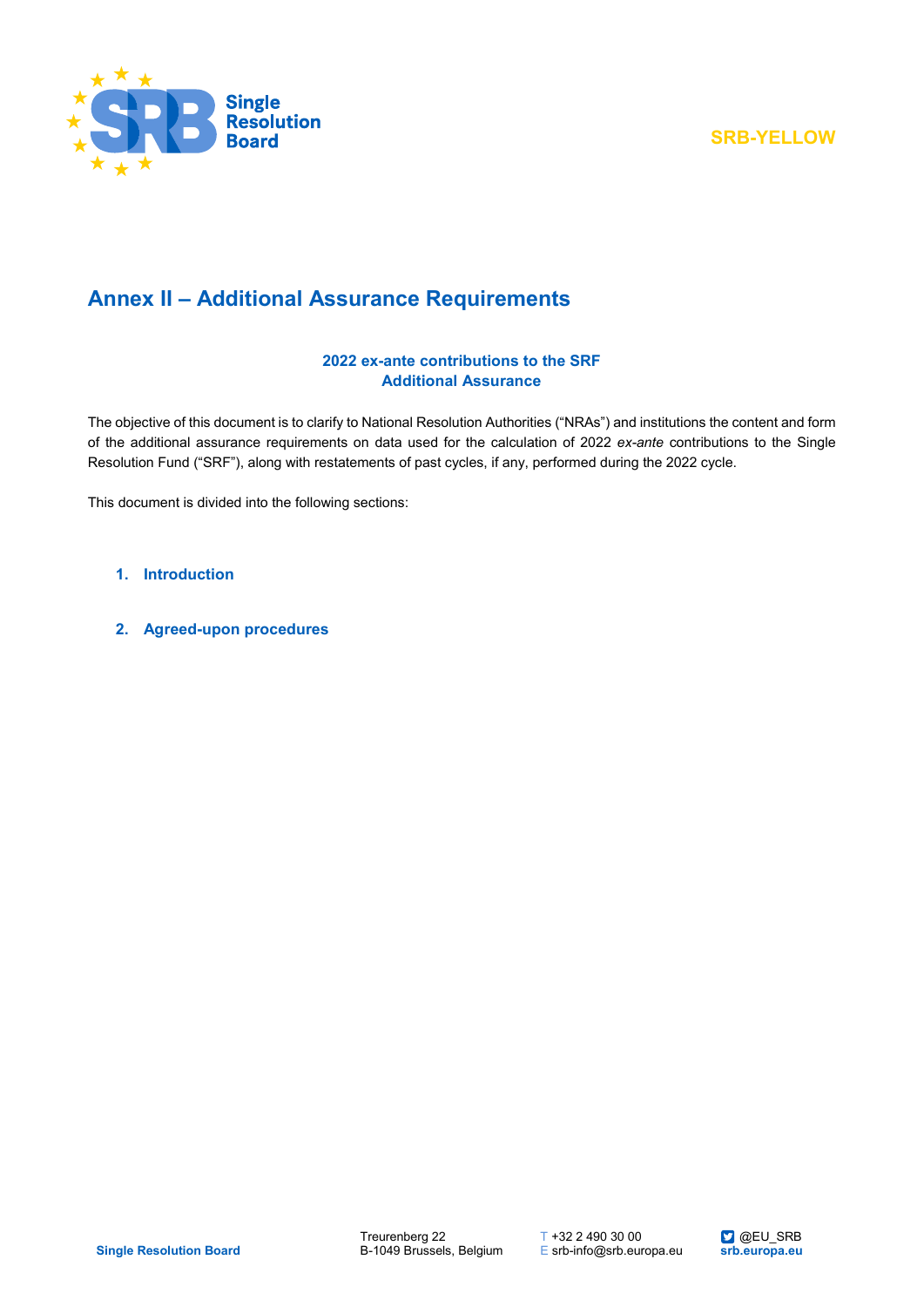

### <span id="page-1-0"></span>**1. Introduction**

In order to enhance the comparability of the reported information and the effectiveness of processing the information received, some institutions are requested to provide additional assurance on data to be used in the calculation of 2022 *exante* contributions and of restatements.

- **Scope of institutions:** requesting additional assurance from all contributing institutions that are part of a group that falls under direct ECB supervision, unless it is subject to the lump-sum payment**[1](#page-1-1)**.
- **Agreed-upon procedures (AUP):** institutions in scope must provide confirmation by an auditor on the specific data points indicated. *N.B.: The option to use a sign-off by the executive body on the full template is no longer possible for the 2022 cycle and for restatements submitted in 2022.*
- **Scope of AUP:** the scope of the AUP includes covered deposits (as a deduction), derivative adjustment, intragroup, IPS and promotional loans-related liabilities that qualify for deduction in accordance with Commission Delegated Regulation (EU) ("the DR") article 5(1), and own funds (*the latter data point only for institutions that benefit from a waiver from the competent authority for own funds reporting at individual level)*.
- **Discretion of the NRAs:** NRAs are empowered with the discretion to extend the scope of institutions and the data covered by the AUP. The NRA should afterwards inform the SRB if this discretion is used.

In order to ensure that a harmonised approach is taken in all jurisdictions, a Template for the Engagements to Perform Agreed Upon Procedures Regarding Financial Information is provided in Annex I. This Template is to be used by institutions under Additional Assurance scope and therefore subject to confirmation by an auditor (i.e. AUP).

Institutions should submit the additional assurance documents to the NRAs **by 10 March 2022.** The NRAs will retain these documents, but should provide them to the SRB upon request.

<span id="page-1-1"></span><sup>1</sup> **<sup>1</sup>** In accordance with Commission Delegated Regulation (EU) 2015/63 articles 10(1)-(6).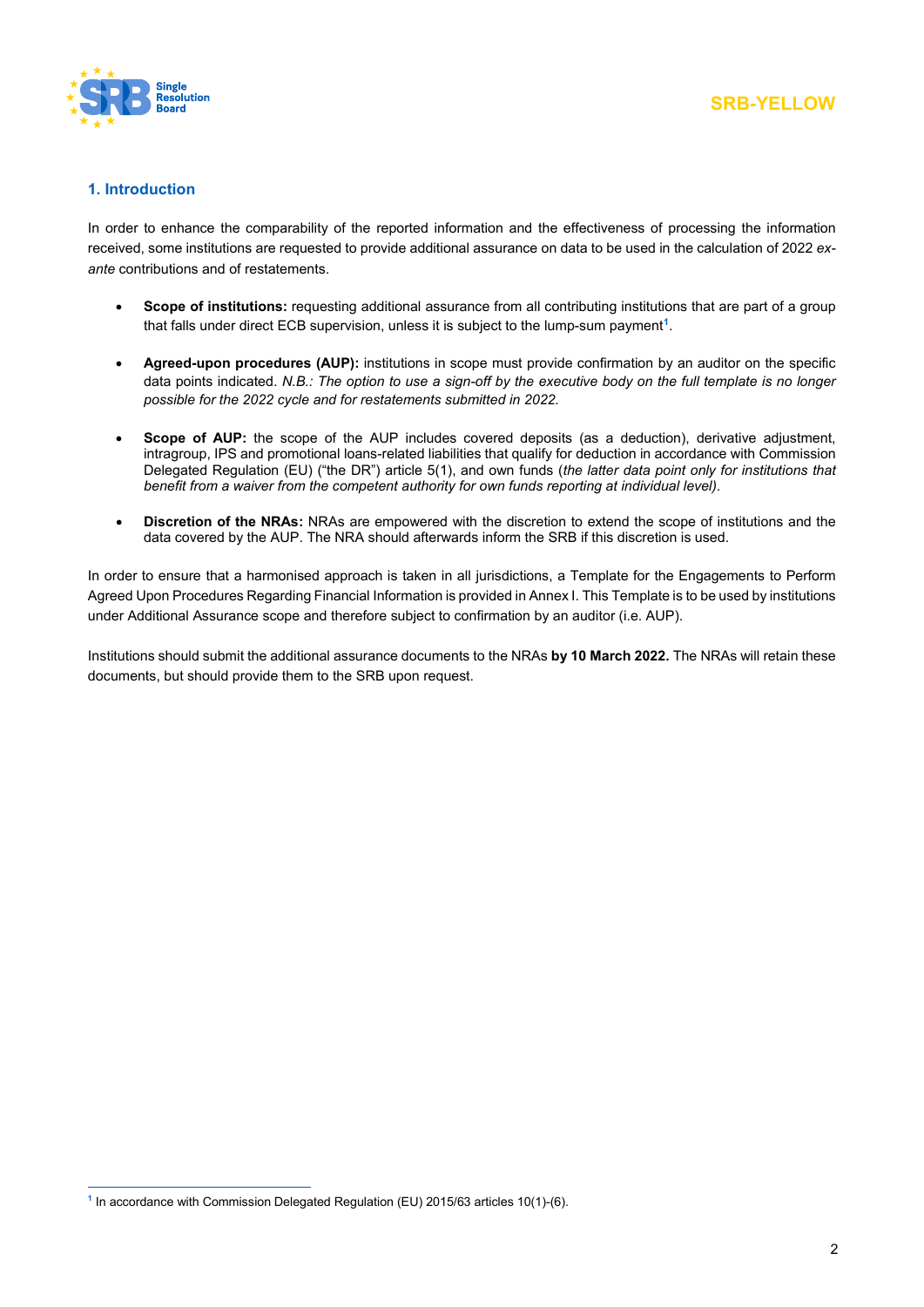

### <span id="page-2-0"></span>**2. Agreed-upon procedures**

This section presents the (2.1) scope of the AUP engagement and describes (2.2) the engagement letter and (2.3) the report of factual findings.

### **2.1 Scope of the AUP engagement**

**Annex I** defines the scope of the engagement of the AUP. The procedures are to be performed by an external auditor.

NRAs may decide to adapt or extend some of the procedures due to particularities in their jurisdiction.

Such adaptations by NRAs could include, but are not limited to:

- If there are no Institutional Protection Schemes (IPS) in the jurisdiction, the NRA may choose to eliminate procedure 5 from the AUP.
- If, in the jurisdiction, derivatives have to be held on-balance sheet, the NRA may choose under "Procedures 3: Derivative adjustment" to take out the reference to "2C3" and instead introduce the following procedure: "Verify that field "2C3" is equal to 0".
- Due to differences in jurisdictions, the SRB did not specify "underlying documents" to be used during the procedures. Therefore, the NRAs may replace "underlying documents" with the most appropriate reference, e.g. financial statements, balance sheet, derivative sub-ledger and etc.

NRAs may further extend the scope of the AUP, which could include procedures regarding other deductions: amount of qualifying liabilities related to clearing activities, central securities depository and arising by virtue of holding client assets or client money.

The NRAs indicate in in the annual overview to the SRB when the template was modified.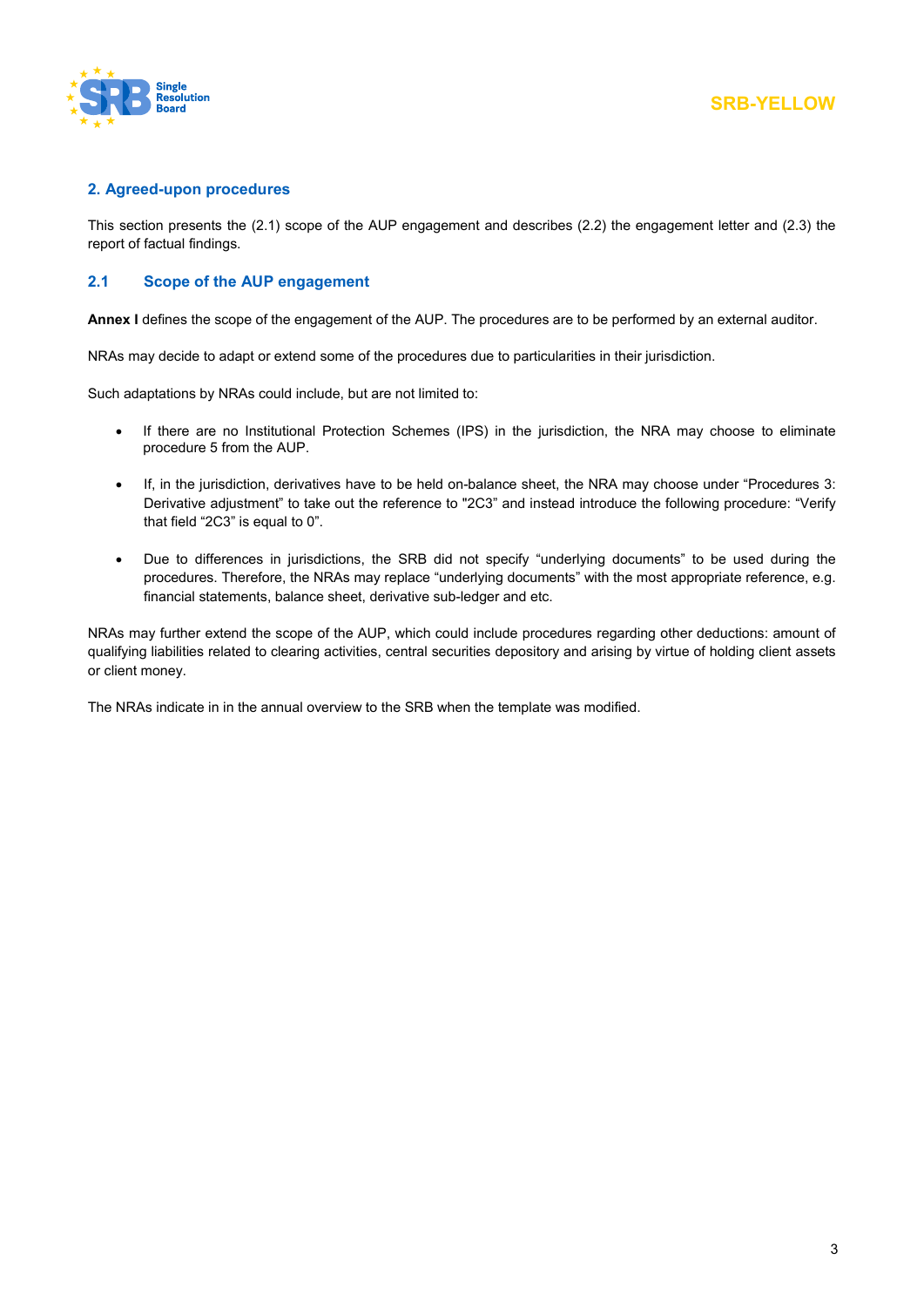

### **2.2 Engagement Letter**

An Engagement Letter is used by the institution and the auditor in order to define an engagement by listing all of the procedures to be performed by the auditor (see section 2.1) and to agree that the Report of Factual Findings (see section 2.3) will be distributed only to the relevant third parties (in this case the SRB and the appropriate NRA).

The SRB has not created a template for the Engagement Letter to be signed between the institution and the auditor. Nevertheless, it is presumed that the auditor and the institution will follow the illustrated example in *Appendix 1 of the International Standard on Related Services (SRS) 4400 on Engagement to Perform Agreed-upon Procedures Regarding Financial Information*.

### **2.3 Report of Factual Findings**

The Report of Factual Findings is the result of the agreed-upon procedure and describes in sufficient detail to the reader the nature and the extent of the work performed.

The SRB has not created a template for the Report of Factual Findings to be prepared by the auditor, but has provided in Annex II a list of minimum requirements for the report based on the illustrated example in *Appendix 2 of the International Standard on Related Services (SRS) 4400 on Engagement to Perform Agreed-upon Procedures Regarding Financial Information*.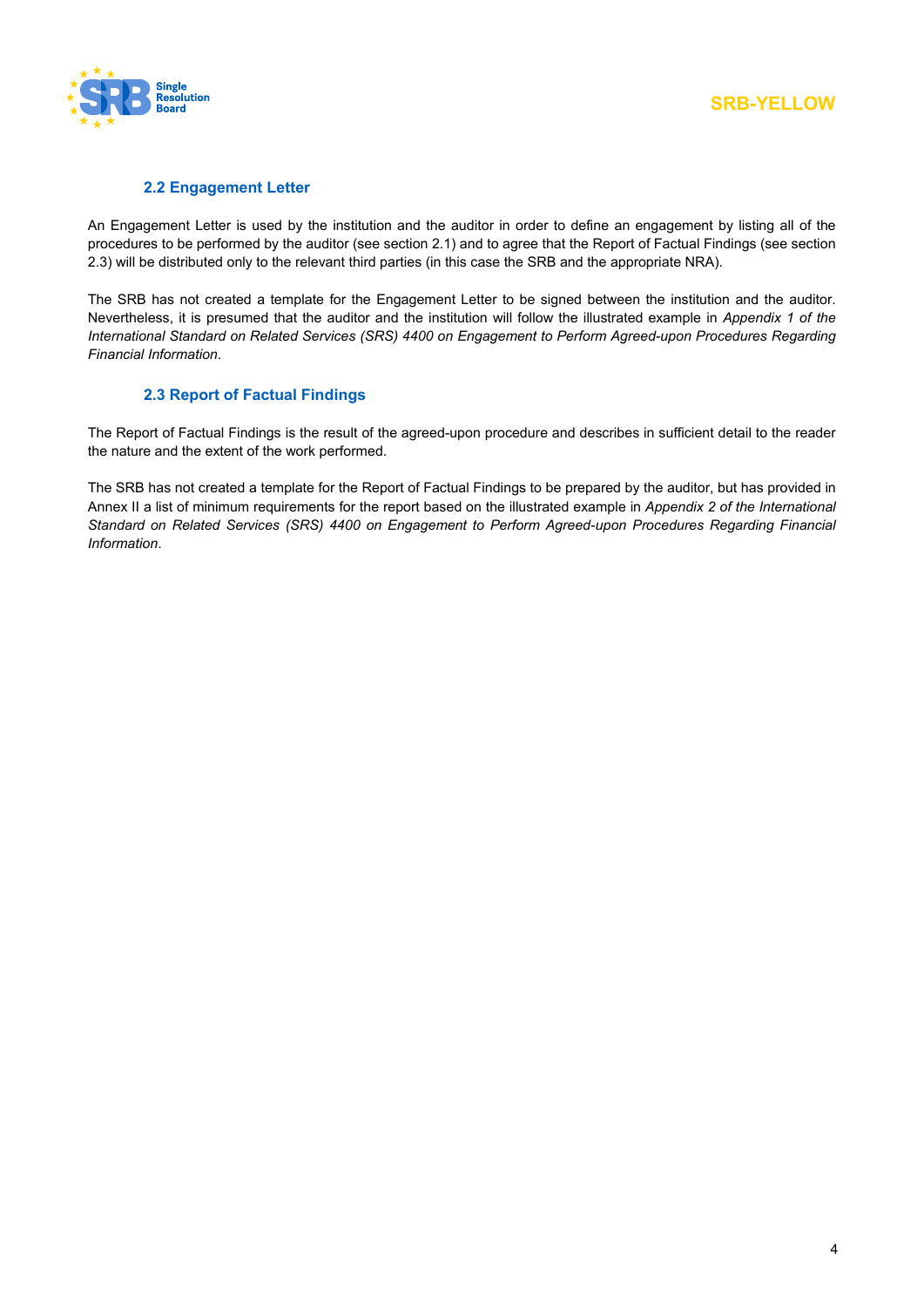

# **ANNEX I - Template for the Engagements to Perform Agreed Upon Procedures Regarding Financial Information**

### **Contributions cycle of reference:**

□ 2022 Ex-ante Contributions cycle

### **In case of restatements, please select the contributions cycle concerned:**

- □ 2021 Ex-ante Contributions cycle
- □ 2020 Ex-ante Contributions cycle
- □ 2019 Ex-ante Contributions cycle
- □ 2018 Ex-ante Contributions cycle
- □ 2017 Ex-ante Contributions cycle
- □ 2016 Ex-ante Contributions cycle

#### **Procedures on 1: General activities**

| #          | <b>Procedure</b>                                                                                                                                                                                                                                                                                                                                                                                                                                                                | <b>Finding</b><br>(Yes/No/NA)                                                        | Description factual findings or/and<br>comments |
|------------|---------------------------------------------------------------------------------------------------------------------------------------------------------------------------------------------------------------------------------------------------------------------------------------------------------------------------------------------------------------------------------------------------------------------------------------------------------------------------------|--------------------------------------------------------------------------------------|-------------------------------------------------|
| 1.1<br>1.2 | <b>Obtain the SRF Ex-ante Contributions Data</b><br>Reporting Form (hereafter DRF) submitted<br>by the institution to the resolution authority in<br>accordance with Article 14 of the Commission<br>Delegated Regulation (EU) 2015/63. Include<br>the DRF as annex to this report.<br>Obtain documentation on the procedures<br>used to extract the data and used to perform<br>controls for ensuring that the reported data<br>are in accordance with the instructions in the | $\sqcap$ Yes<br>$\sqcap$ No<br>$\Box$ N/A<br>$\sqcap$ Yes<br>$\Box$ No<br>$\Box$ N/A |                                                 |
|            | DRF and other technical guidance provided<br>by the Single Resolution Board or National<br>Resolution Authority.                                                                                                                                                                                                                                                                                                                                                                |                                                                                      |                                                 |
| 1.3        | confirmation<br><b>Obtain</b><br>written<br>from<br>the<br>management <sup>2</sup> that the procedures described<br>in the documentation have been implemented<br>and executed.                                                                                                                                                                                                                                                                                                 | □ Yes<br>$\Box$ No<br>$\Box$ N/A                                                     |                                                 |

<span id="page-4-0"></span><sup>1</sup> **<sup>2</sup>** Thereafter means management body as referred to in Article 88 of the Capital Requirements Directive 2013/36/EU.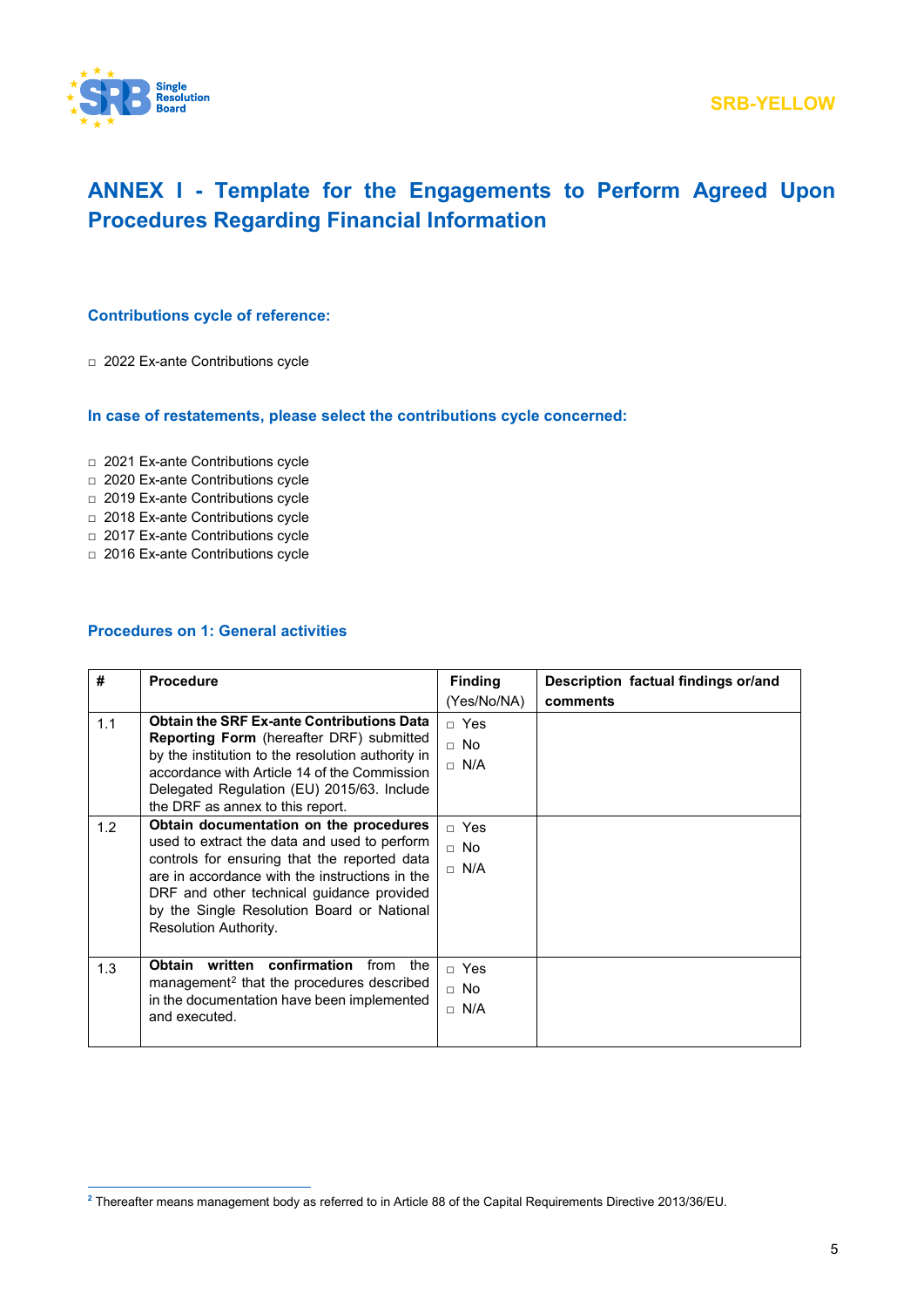

# **Procedures on 2: Covered deposits (data field "2A3") (when not provided and verified by DGS)**

| #   | <b>Procedure</b>                                                                                                                                                                                                                                                                                                                                                                                                                                                                                           | <b>Finding</b>                                | Description factual findings or/and |
|-----|------------------------------------------------------------------------------------------------------------------------------------------------------------------------------------------------------------------------------------------------------------------------------------------------------------------------------------------------------------------------------------------------------------------------------------------------------------------------------------------------------------|-----------------------------------------------|-------------------------------------|
|     |                                                                                                                                                                                                                                                                                                                                                                                                                                                                                                            | (Yes/No/NA)                                   | comments                            |
| 2.1 | Obtain written confirmation from the<br>management of the institution that the legal<br>framework used in identifying deposits for<br>field "2A3" in the DRF is in line with the<br>definition of 'covered deposits' as defined in<br>Article 3(10) of the Commission Delegated<br>Regulation (EU) 2015/63 (i.e. "covered"<br>deposits' means the deposits referred to in<br>Article 6(1) of Directive 2014/49/EU.<br>excluding temporary high balances as defined<br>in Article 6(2) of that Directive.") | $\sqcap$ Yes<br><sub>⊓</sub> No<br>$\Box$ N/A |                                     |
| 2.2 | <b>Obtain the reconciliation</b> $3$ of total covered<br>deposits amount to the underlying documents<br>and the field "2A3" in the DRF. <b>Recalculate</b> <sup>4</sup><br>the total amount in field "2A3" in the DRF. In<br>case of multiple underlying documents,<br>recalculate the total amount in field "2A3" in<br>the DRF from totals on each of the underlying<br>documents.                                                                                                                       | □ Yes<br>$\Box$ No<br>$\Box$ N/A              |                                     |

1

<span id="page-5-0"></span>**<sup>3</sup>** Thereafter means to compare figures in the underlying documents with figures in the DRF.

<span id="page-5-1"></span>**<sup>4</sup>** Thereafter means to re-perform the addition of figures in case an institution has performed a summation.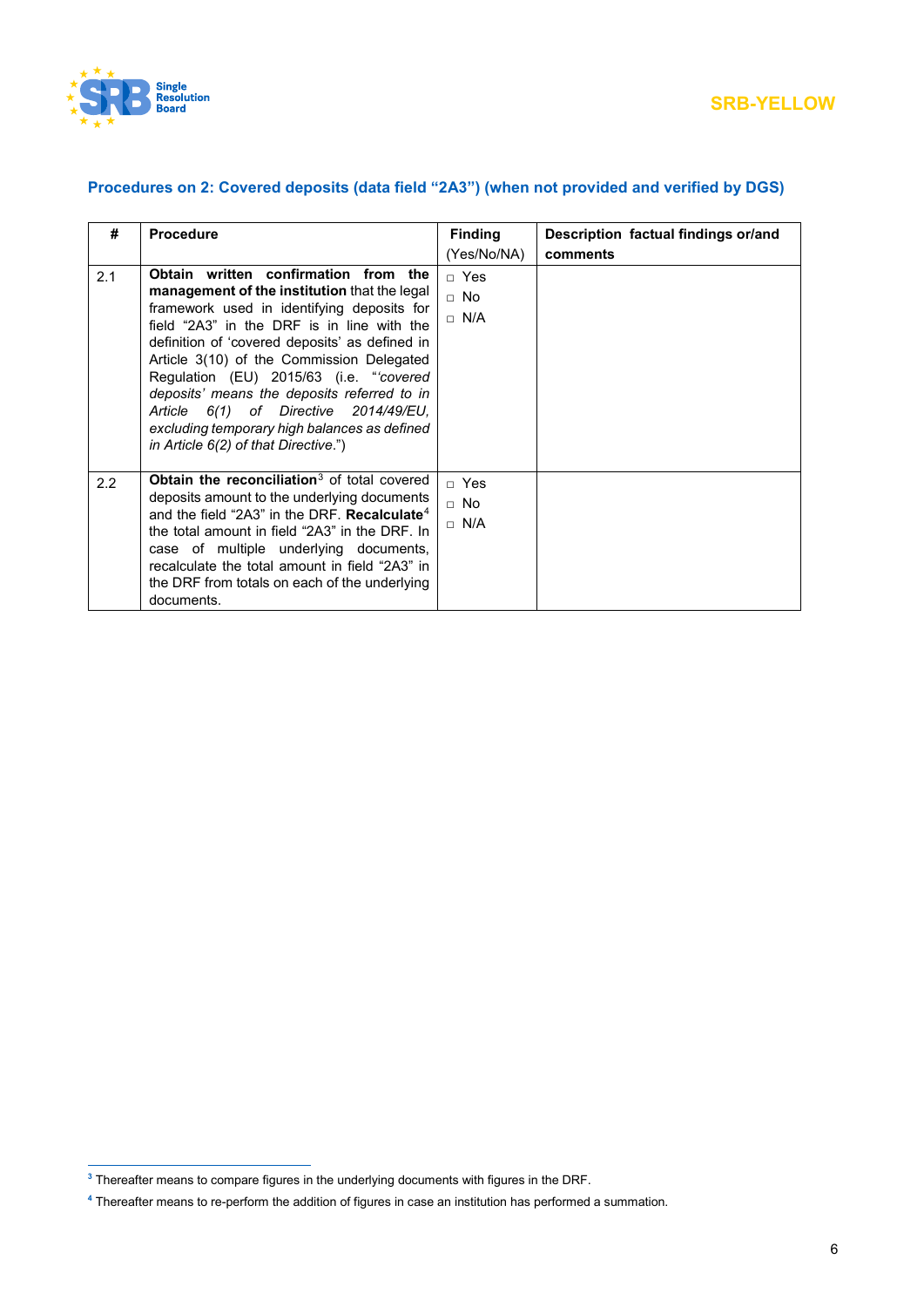

# **Procedures on 3: Derivative adjustments**

| #     | <b>Procedure</b>                                                                            | <b>Finding</b> | Description factual findings or/and |
|-------|---------------------------------------------------------------------------------------------|----------------|-------------------------------------|
|       |                                                                                             | (Yes/No/NA)    | comments                            |
| 3.1   | Obtain written confirmation from the                                                        | □ Yes          |                                     |
|       | management of the institution that the legal                                                | $\Box$ No      |                                     |
|       | framework used in identifying derivatives for                                               | $\Box$ N/A     |                                     |
|       | the DRF, in general, and particularly for fields                                            |                |                                     |
|       | "2C1", "2C2" and "2C3" is in line with the                                                  |                |                                     |
|       | definition of 'derivatives' as defined in Article                                           |                |                                     |
|       | $3(22)$ of<br>the<br>Commission<br>Delegated<br>Regulation (EU) 2015/63 (i.e. "derivatives' |                |                                     |
|       | mean derivatives according to Annex II of                                                   |                |                                     |
|       | 575/2013"<br>Regulation<br>(EU)<br>therefore                                                |                |                                     |
|       | excluding credit derivatives).                                                              |                |                                     |
| 3.2   | Obtain the reconciliation of the total amount                                               | □ Yes          |                                     |
|       | of accounting value of liabilities arising from                                             | $\Box$ No      |                                     |
|       | all derivative contracts (excluding credit                                                  |                |                                     |
|       | derivatives) held on- and off-balance sheet to                                              | $\Box$ N/A     |                                     |
|       | the underlying documents and fields "2C2"                                                   |                |                                     |
|       | and "2C3" in the DRF. Recalculate the total                                                 |                |                                     |
|       | amount in fields "2C2" and "2C3" in the DRF.                                                |                |                                     |
|       | In case of multiple underlying documents,                                                   |                |                                     |
|       | recalculate the total amount in fields "2C2 and                                             |                |                                     |
|       | "2C3" in the DRF from the totals on each of<br>the underlying documents.                    |                |                                     |
|       | With regard to the value in field "2C1" of                                                  |                |                                     |
| 3.3.1 | the DRF:                                                                                    | □ Yes          |                                     |
|       | Obtain written confirmation from the                                                        | $\Box$ No      |                                     |
|       | management of the institution that when                                                     | $\Box$ N/A     |                                     |
|       | identifying the netting agreements in order to                                              |                |                                     |
|       | report field "2C1" in the DRF, the institution                                              |                |                                     |
|       | considered only those agreement that have                                                   |                |                                     |
|       | been recognised by competent authorities in                                                 |                |                                     |
|       | accordance with Article 295 CRR (Regulation                                                 |                |                                     |
|       | (EU) No 575/2013) at the reference dates;<br>Obtain written confirmation from the           |                |                                     |
| 3.3.2 | management of the institution that all                                                      | □ Yes          |                                     |
|       | liabilities arising from derivative contracts                                               | $\Box$ No      |                                     |
|       | (excluding credit derivatives) in field "2C1" of                                            | $\Box$ N/A     |                                     |
|       | the DRF were valued in accordance with the                                                  |                |                                     |
|       | leverage ratio methodology in accordance                                                    |                |                                     |
|       | with Article 429 of CRR (Regulation (EU) No                                                 |                |                                     |
|       | 575/2013) at the reference dates;                                                           |                |                                     |
| 3.3.3 | Obtain the reconciliation of the total amount                                               | □ Yes          |                                     |
|       | of liabilities arising from all derivative                                                  | $\Box$ No      |                                     |
|       | contracts (excluding credit derivatives) valued                                             | $\Box$ N/A     |                                     |
|       | accordance with the leverage ratio<br>in.                                                   |                |                                     |
|       | methodology to the underlying documents<br>and field "2C1" in the DRF. Recalculate the      |                |                                     |
|       | total amount in field "2C1" in the DRF. In case                                             |                |                                     |
|       | of multiple underlying documents, recalculate                                               |                |                                     |
|       | the total amount in fields "2C1" in the DRF                                                 |                |                                     |
|       | from the totals on each of the underlying                                                   |                |                                     |
|       | documents.                                                                                  |                |                                     |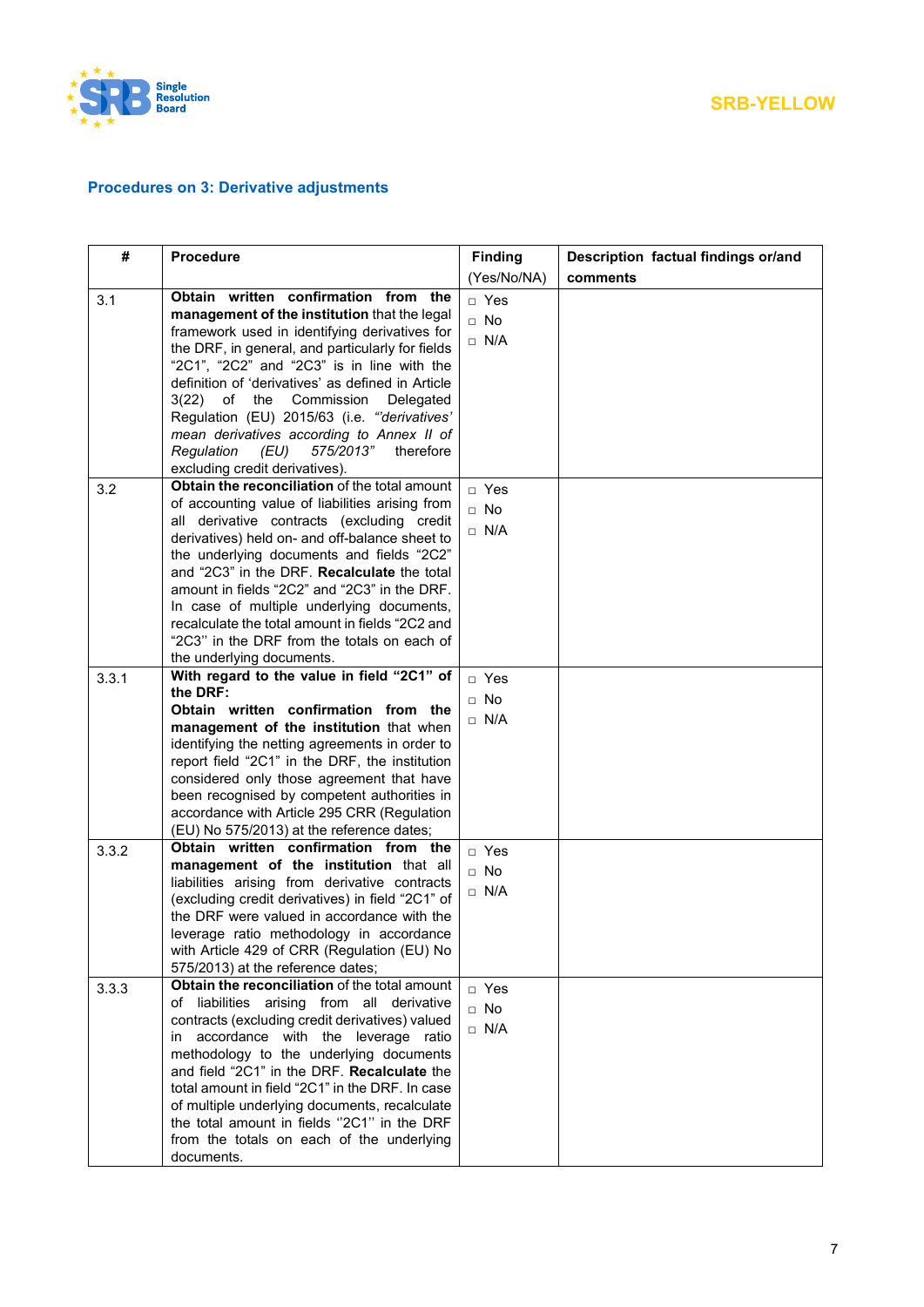

| #   | <b>Procedure</b>                                                                               | <b>Finding</b> | Description factual findings or/and |
|-----|------------------------------------------------------------------------------------------------|----------------|-------------------------------------|
|     |                                                                                                | (Yes/No/N      | comments                            |
|     |                                                                                                | A)             |                                     |
| 4.1 | Only in case an institution qualifies for                                                      | □ Yes          |                                     |
|     | promotional bank status:                                                                       | $\Box$ No      |                                     |
|     | Obtain documentation on the basis of<br>$1_{-}$                                                | $\Box$ N/A     |                                     |
|     | which the management of the institution                                                        |                |                                     |
|     | has confirmed that the undertaking or entity<br>was set up by a Member State, central or       |                |                                     |
|     | regional government; and                                                                       |                |                                     |
|     | 2.<br>Obtain documentation on the basis of                                                     |                |                                     |
|     | which the management of the institution                                                        |                |                                     |
|     | has confirmed that the central or regional                                                     |                |                                     |
|     | government referred to in (1.1) has an                                                         |                |                                     |
|     | obligation to protect the economic basis of                                                    |                |                                     |
|     | the undertaking or entity and maintain its                                                     |                |                                     |
|     | viability throughout its lifetime, or directly or                                              |                |                                     |
|     | indirectly guarantees at least 90% of the                                                      |                |                                     |
| 4.2 | original funding of the undertaking or entity<br>Only in case an institution qualifies for     | $\Box$ Yes     |                                     |
|     | intermediary institution status:                                                               |                |                                     |
|     | <b>Obtain</b><br>written<br>confirmation<br>from<br>the                                        | $\Box$ No      |                                     |
|     | management of the institution that the                                                         | $\Box$ N/A     |                                     |
|     | promotional loans reported in field "3D5" of the                                               |                |                                     |
|     | DRF are not provided as credit to the final                                                    |                |                                     |
|     | customer.<br>confirmation<br>written<br>from<br><b>Obtain</b><br>the                           |                |                                     |
| 4.3 | management of the institution that<br>the                                                      | □ Yes          |                                     |
|     | following rule has been documented<br>and                                                      | $\Box$ No      |                                     |
|     | implemented when reporting field "3D5" of the                                                  | $\Box$ N/A     |                                     |
|     | DRF: in accordance with Article 5(1)(f) of the                                                 |                |                                     |
|     | Commission Delegated Regulation (EU) 2015/63,                                                  |                |                                     |
|     | 1 EUR of liability in field "3D5" is matched with 1<br>EUR of promotional loans received (from |                |                                     |
|     | promotional bank).                                                                             |                |                                     |
|     |                                                                                                |                |                                     |
| 4.4 | confirmation<br>written<br><b>Obtain</b><br>from<br>the                                        | □ Yes          |                                     |
|     | management of the institution that loans that                                                  | $\Box$ No      |                                     |
|     | matched liabilities reported in field "3D5" of the                                             | $\Box$ N/A     |                                     |
|     | DRF, fulfil the following conditions:                                                          |                |                                     |
|     | granted on a non-competitive basis;<br>Ĺ.<br>ii.<br>granted on a not for profit basis; and     |                |                                     |
|     | iii.<br>promote the public policy objectives of                                                |                |                                     |
|     | the central or regional government                                                             |                |                                     |
|     | referred to in (4.1.1).                                                                        |                |                                     |
|     |                                                                                                |                |                                     |
| 4.5 | Obtain the reconciliation of the total amount of                                               | □ Yes          |                                     |
|     | total accounting value of qualifying liabilities that                                          | $\Box$ No      |                                     |
|     | arise from promotion loans to the underlying<br>documents and the field "3D5" in the DRF.      | $\Box$ N/A     |                                     |
|     | <b>Recalculate</b> the total amount in field "3D5" in the                                      |                |                                     |
|     | DRF. In case of multiple underlying documents,                                                 |                |                                     |
|     | recalculate the total amount in fields "3D5" in the                                            |                |                                     |
|     | DRF from the totals on each of the underlying                                                  |                |                                     |
|     | documents.                                                                                     |                |                                     |
|     |                                                                                                |                |                                     |

### **Procedures on 4: Promotional loans deduction (only if an institution applied for the deduction of promotional loans in "Section D" of Deductions tab in the DRF)**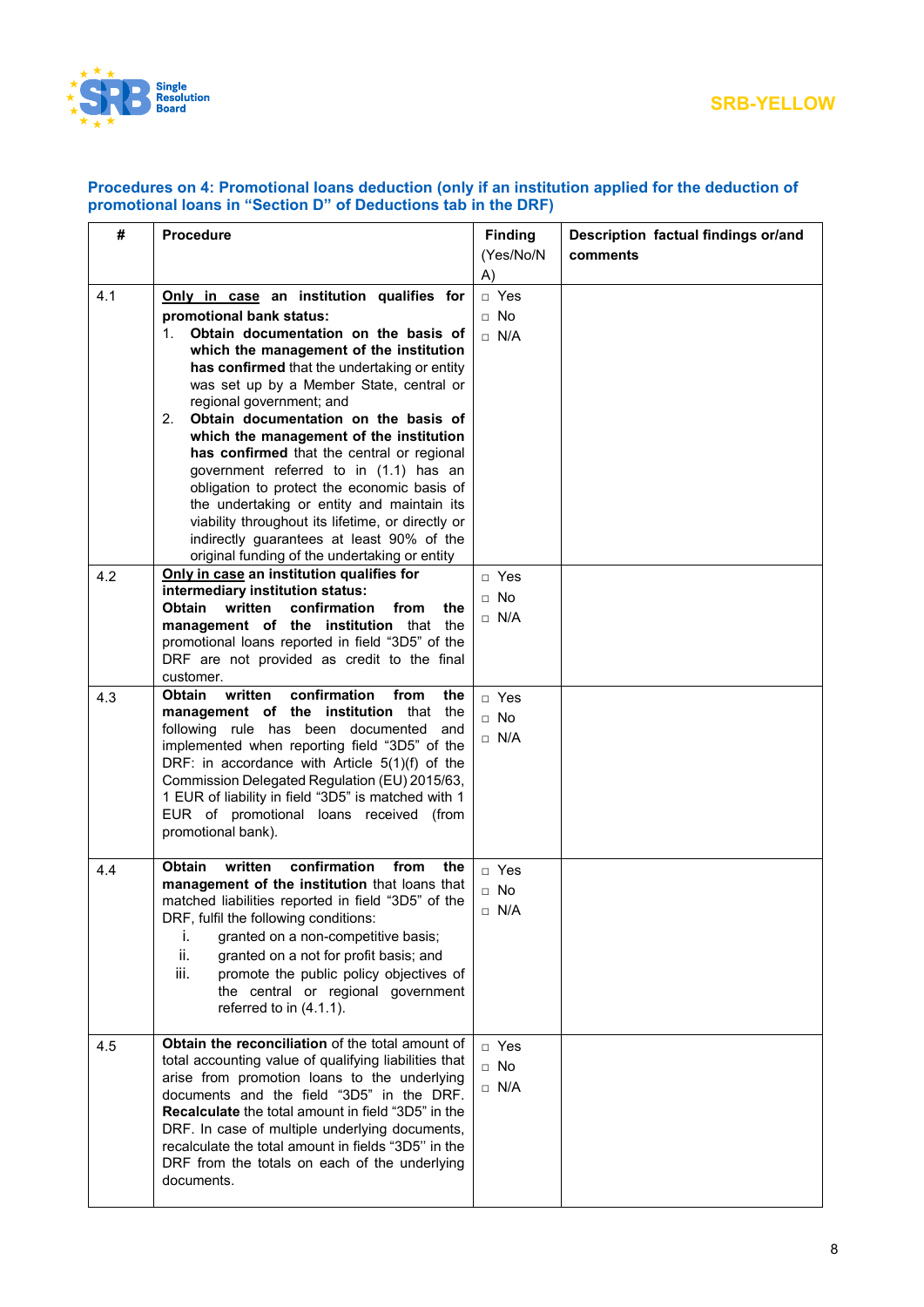

.

## **SRB-YELLOW**

### **Procedures on 5: IPS deduction (only if an institution applied for deduction of the IPS in "Section E" of Deductions tab in the DRF)**

| #   | <b>Procedure</b>                                                                 | <b>Finding</b> | <b>Description factual findings</b> |
|-----|----------------------------------------------------------------------------------|----------------|-------------------------------------|
|     |                                                                                  | (Yes/No/N      | or/and comments                     |
|     |                                                                                  | A)             |                                     |
| 5.1 | Identification of the scope of application of IPS                                | □ Yes          |                                     |
|     | deductions:                                                                      | $\Box$ No      |                                     |
|     | 1. Obtain the list of entities that comply with                                  |                |                                     |
|     | the conditions specified in Article 5(1)(b) of                                   | $\Box$ N/A     |                                     |
|     | Commission Delegated Regulation (EU)                                             |                |                                     |
|     | 2015/63 on the relevant reference date; and                                      |                |                                     |
|     | Obtain written confirmation from the<br>2.                                       |                |                                     |
|     | management of the institution that only                                          |                |                                     |
|     | those institutions identified in (1) have been                                   |                |                                     |
|     | considered for IPS deduction.                                                    |                |                                     |
| 5.2 | Deduction of eligible IPS liabilities and assets:                                | $\Box$ Yes     |                                     |
|     | Obtain a list of IPS liabilities and assets<br>1.                                | $\Box$ No      |                                     |
|     | included in fields "3E5" and "3E9" of the                                        |                |                                     |
|     | DRF as of the reference date and compare                                         | $\Box$ N/A     |                                     |
|     | it with the list obtained in the procedure (1);                                  |                |                                     |
|     | Obtain written confirmation from the<br>2.                                       |                |                                     |
|     | management of the institution that the                                           |                |                                     |
|     | counterparty or appropriate reporting line                                       |                |                                     |
|     | (e.g. the IPS) has been informed about the                                       |                |                                     |
|     | liabilities and assets in (2.1);                                                 |                |                                     |
|     | Obtain the reconciliation of the total<br>3.                                     |                |                                     |
|     | accounting value of qualifying IPS liabilities                                   |                |                                     |
|     | to the underlying documents and the field                                        |                |                                     |
|     | "3E5" in the DRF. Recalculate the total                                          |                |                                     |
|     | amount in field "3E5" in the DRF. In case of                                     |                |                                     |
|     | multiple underlying documents, recalculate                                       |                |                                     |
|     | the total amount in fields "3E5" in the DRF                                      |                |                                     |
|     | from the totals on each of the underlying                                        |                |                                     |
|     | documents;                                                                       |                |                                     |
|     | Obtain the reconciliation of the total<br>4.                                     |                |                                     |
|     | accounting value of qualifying IPS assets                                        |                |                                     |
|     | held by the qualifying IPS member to the                                         |                |                                     |
|     | underlying documents and the field "3E9" in                                      |                |                                     |
|     | the DRF. Recalculate the total amount in                                         |                |                                     |
|     | field "3E9" in the DRF; and                                                      |                |                                     |
|     | Obtain written confirmation from the<br>5.                                       |                |                                     |
|     | management of the institution that the                                           |                |                                     |
|     | following rule has been documented and<br>implemented when filling field "3E10": |                |                                     |
|     | Verification at which value it is booked as a<br>j.                              |                |                                     |
|     | liability by the group counterpart. In case of                                   |                |                                     |
|     | mismatch, the value booked by the group                                          |                |                                     |
|     | counterpart as a liability prevails;                                             |                |                                     |
|     | When applicable, application<br>ii.<br>of the                                    |                |                                     |
|     | leverage ratio methodology and verification                                      |                |                                     |
|     | whether it matches the leverage value after                                      |                |                                     |
|     | floor calculated by the group counterpart. In                                    |                |                                     |
|     | case of mismatch, the value calculated by                                        |                |                                     |
|     | the group counterpart as a liability prevails.                                   |                |                                     |
|     |                                                                                  |                |                                     |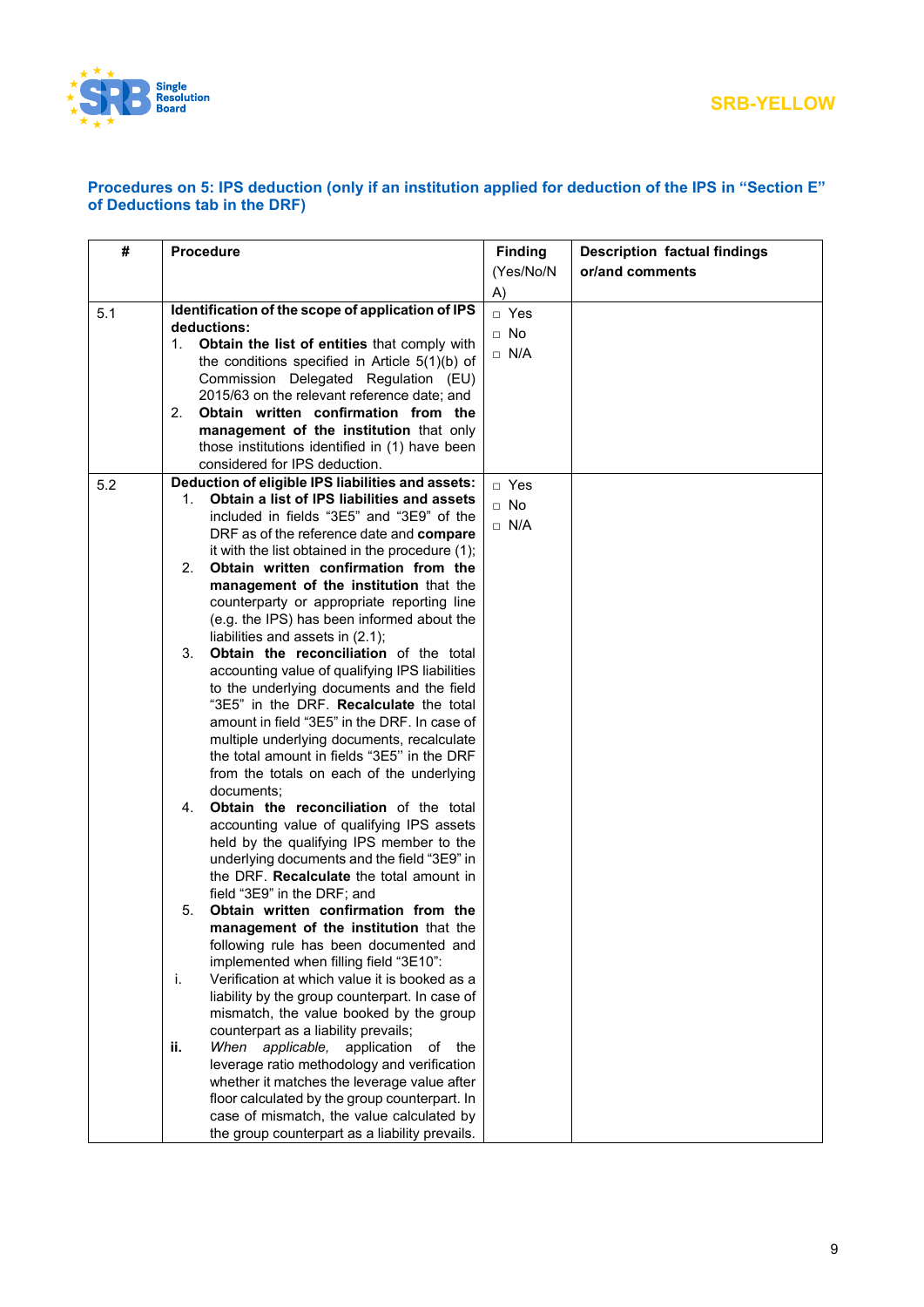

### **Procedures on 6: Intragroup deduction (only if an institution applied for the intragroup deduction in "Section F" of Deductions tab in the DRF)**

| #     | <b>Procedure</b>                                                                                  | <b>Finding</b> | <b>Description factual findings</b> |
|-------|---------------------------------------------------------------------------------------------------|----------------|-------------------------------------|
|       |                                                                                                   | (Yes/No/NA)    | or/and comments                     |
| 6.1   | Identification of the scope of application of                                                     | $\Box$ Yes     |                                     |
|       | intragroup deductions:                                                                            | $\Box$ No      |                                     |
|       |                                                                                                   | N/A<br>$\Box$  |                                     |
| 6.1.1 | Obtain the list of entities that according to                                                     | $\Box$ Yes     |                                     |
|       | the assessment by the management of the                                                           | $\Box$ No      |                                     |
|       | institution comply with the condition specified                                                   | $\Box$ N/A     |                                     |
|       | in Article 5(1)(a)(iii) of Commission Delegated                                                   |                |                                     |
|       | Regulation (EU) 2015/63 on the relevant                                                           |                |                                     |
|       | reference date;                                                                                   |                |                                     |
| 6.1.2 | Obtain the list of entities that have been                                                        | □ Yes          |                                     |
|       | identified in (1.1) and comply with the conditions                                                | $\Box$ No      |                                     |
|       | specified in Article 5(1)(a)(i) & (ii) of Commission                                              |                |                                     |
|       | Delegated Regulation (EU) 2015/63 on the                                                          | $\Box$ N/A     |                                     |
|       | relevant reference date considering that an                                                       |                |                                     |
|       | institution which is part of the same group and is                                                |                |                                     |
|       | established in an EEA-EFTA country cannot be<br>included in the list until the Bank Recovery and  |                |                                     |
|       | Resolution Directive 2014/59/EU has been                                                          |                |                                     |
|       | incorporated into the EEA Agreement;                                                              |                |                                     |
| 6.1.3 | Obtain written<br>confirmation<br>from<br>the                                                     | □ Yes          |                                     |
|       | management of the institution that only those                                                     | $\Box$ No      |                                     |
|       | institutions identified in (6.1.2) have been                                                      | $\Box$ N/A     |                                     |
|       | considered for intragroup deduction.                                                              |                |                                     |
| 6.2   | Deduction of eligible intragroup liabilities<br>and assets:                                       | $\Box$ Yes     |                                     |
|       |                                                                                                   | $\Box$ No      |                                     |
|       |                                                                                                   | $\Box$ N/A     |                                     |
| 6.2.1 | Obtain the list of intragroup liabilities and<br>assets included in fields "3F5" and "3F9" of the | □ Yes          |                                     |
|       | DRF by counterparty and compare that the 5                                                        | $\Box$ No      |                                     |
|       | counterparties with the highest total liabilities                                                 | $\Box$ N/A     |                                     |
|       | and assets are contained in the list obtained in                                                  |                |                                     |
|       | the procedure $(6.1.2)$ ;                                                                         |                |                                     |
| 6.2.2 | confirmation from<br>Obtain written<br>the                                                        | □ Yes          |                                     |
|       | management of the institution that the<br>counterparty or appropriate reporting line (e.g.        | $\Box$ No      |                                     |
|       | parent company) has been informed about the                                                       | $\Box$ N/A     |                                     |
|       | liabilities and assets in (6.2.1);                                                                |                |                                     |
| 6.2.3 | the<br>reconciliation<br>Obtain<br>оf<br>the<br>total                                             | □ Yes          |                                     |
|       | accounting value of qualifying<br>intragroup                                                      | $\Box$ No      |                                     |
|       | liabilities to the underlying documents and the                                                   | $\Box$ N/A     |                                     |
|       | field "3F5" in the DRF. Recalculate the total                                                     |                |                                     |
|       | amount in field "3F5" in the DRF. In case of<br>multiple underlying documents, recalculate the    |                |                                     |
|       | total amount in fields "3F5" in the DRF from the                                                  |                |                                     |
|       | totals on each of the underlying documents;                                                       |                |                                     |
| 6.2.4 | reconciliation<br>of the total<br><b>Obtain</b><br>the                                            | □ Yes          |                                     |
|       | accounting value of qualifying intragroup assets                                                  | $\Box$ No      |                                     |
|       | to the underlying documents and the field "3F9"                                                   | $\Box$ N/A     |                                     |
|       | in the DRF. Recalculate the total amount in field                                                 |                |                                     |
|       | "3F9" in the DRF;                                                                                 |                |                                     |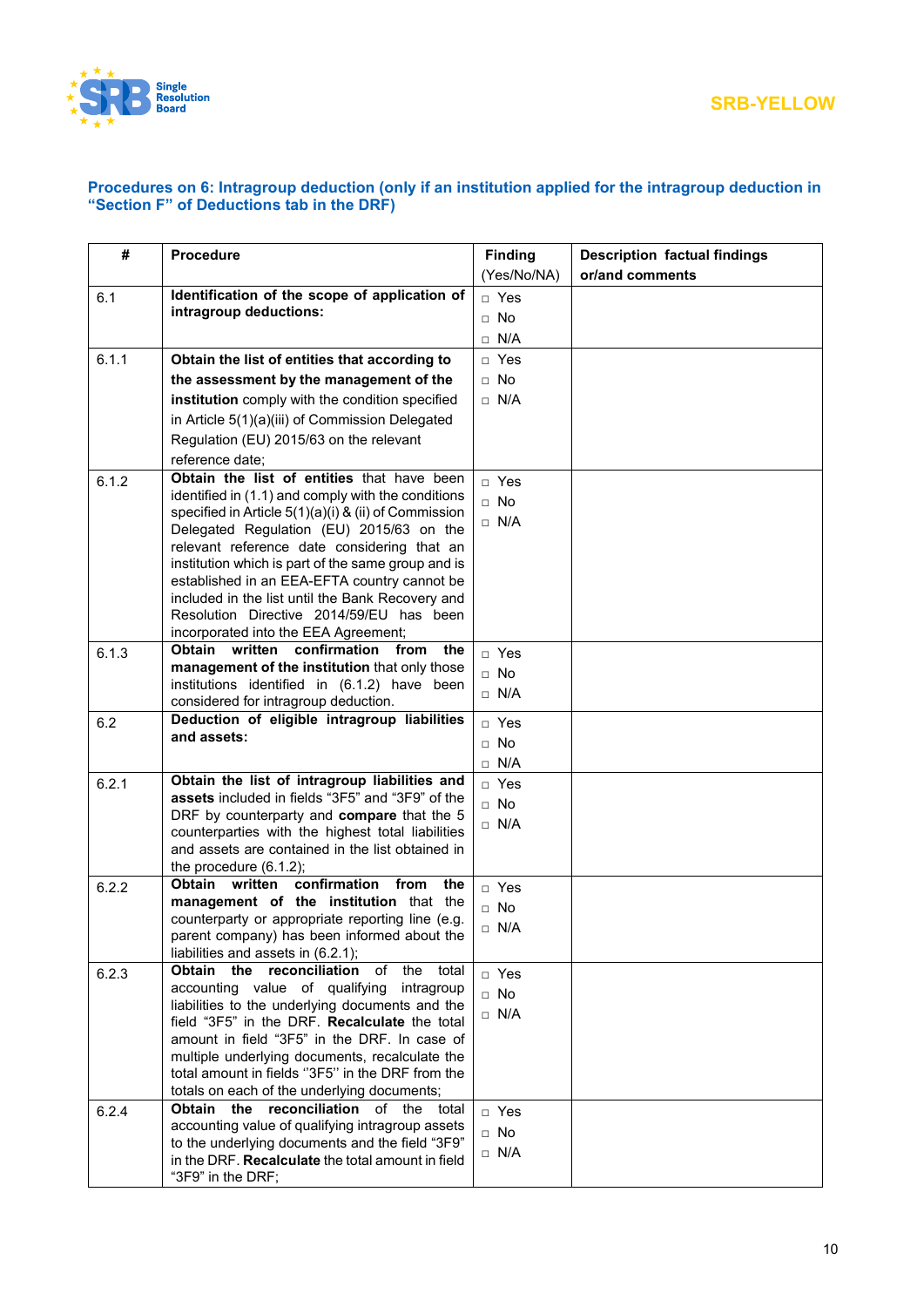

| 6.2.5 | Obtain<br>written confirmation<br>from<br>the<br>management of the institution that the<br>following rule has been documented and<br>implemented when filling field "3F10":<br>Verification at which value it is booked as a<br>liability by the group counterpart. In case of<br>mismatch, the value booked by the group<br>counterpart as a liability prevails; and<br>ii.<br>When applicable, application of<br>the<br>leverage ratio methodology and verification<br>whether it matches the leverage value after | $\sqcap$ Yes<br>$\Box$ No<br>$\Box$ N/A |
|-------|----------------------------------------------------------------------------------------------------------------------------------------------------------------------------------------------------------------------------------------------------------------------------------------------------------------------------------------------------------------------------------------------------------------------------------------------------------------------------------------------------------------------|-----------------------------------------|
|       | floor calculated by the group counterpart. In<br>case of mismatch, the value calculated by<br>the group counterpart as a liability prevails.                                                                                                                                                                                                                                                                                                                                                                         |                                         |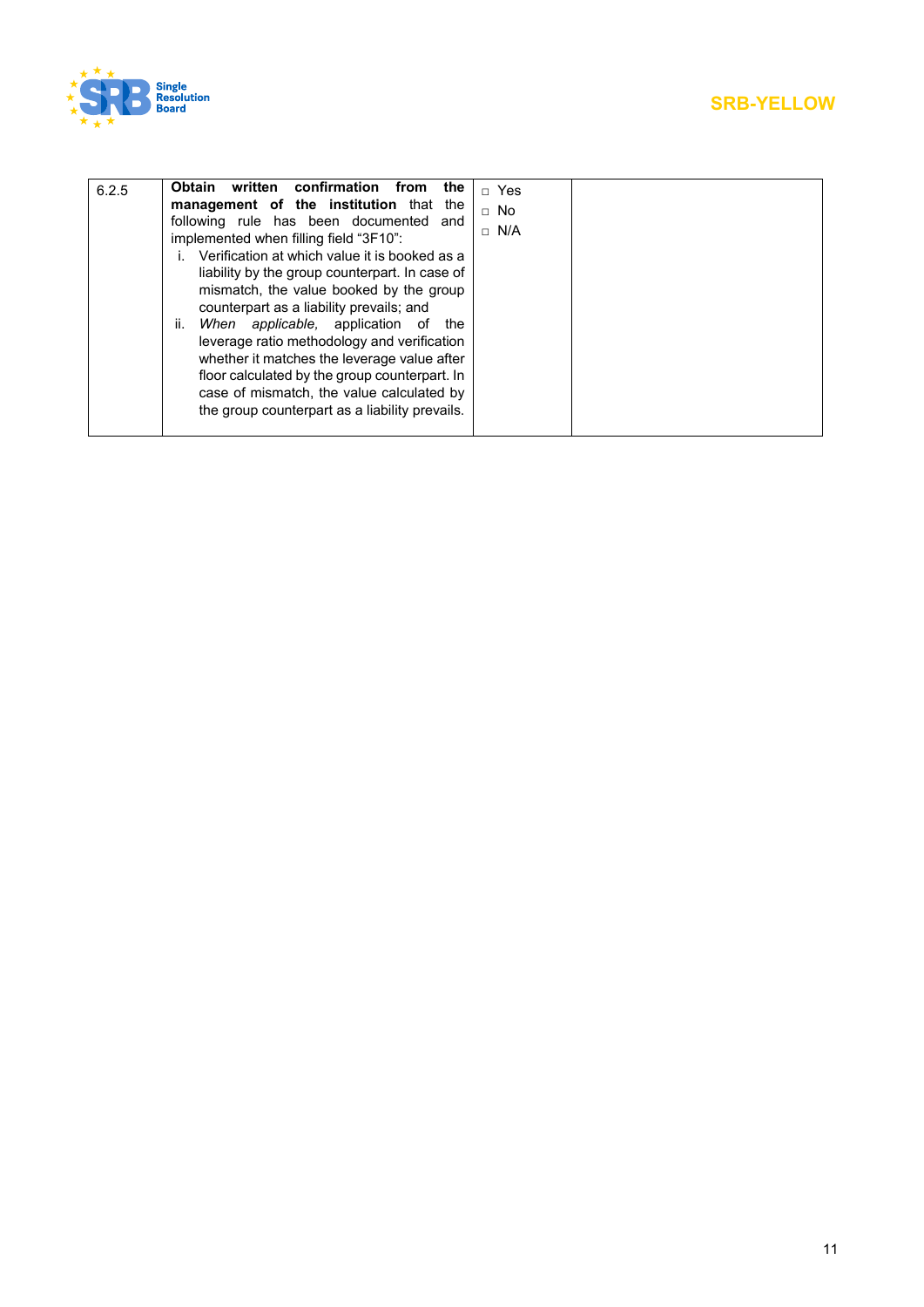

### **Procedures on 7: Own funds (data field "2A2" DRF) (only applicable in case the institution benefits from a waiver from the competent authority for own funds reporting at individual level)**

| #   | <b>Procedure</b>                                   | <b>Finding</b> | Description factual findings or/and |
|-----|----------------------------------------------------|----------------|-------------------------------------|
|     |                                                    | (Yes/No/NA)    | comments                            |
| 7.1 | from<br>the<br><b>Obtain</b><br>institution<br>the | $\Box$ Yes     |                                     |
|     | underlying<br>documents on<br>the                  | $\Box$ No      |                                     |
|     | calculation of the regulatory capital in           | $\sqcap$ N/A   |                                     |
|     | accordance to the CRR, recalculate the             |                |                                     |
|     | own funds (at individual level) and                |                |                                     |
|     | reconcile the amounts used in the                  |                |                                     |
|     | calculation to the underlying documents            |                |                                     |
|     | provided by the institution.                       |                |                                     |
|     |                                                    |                |                                     |